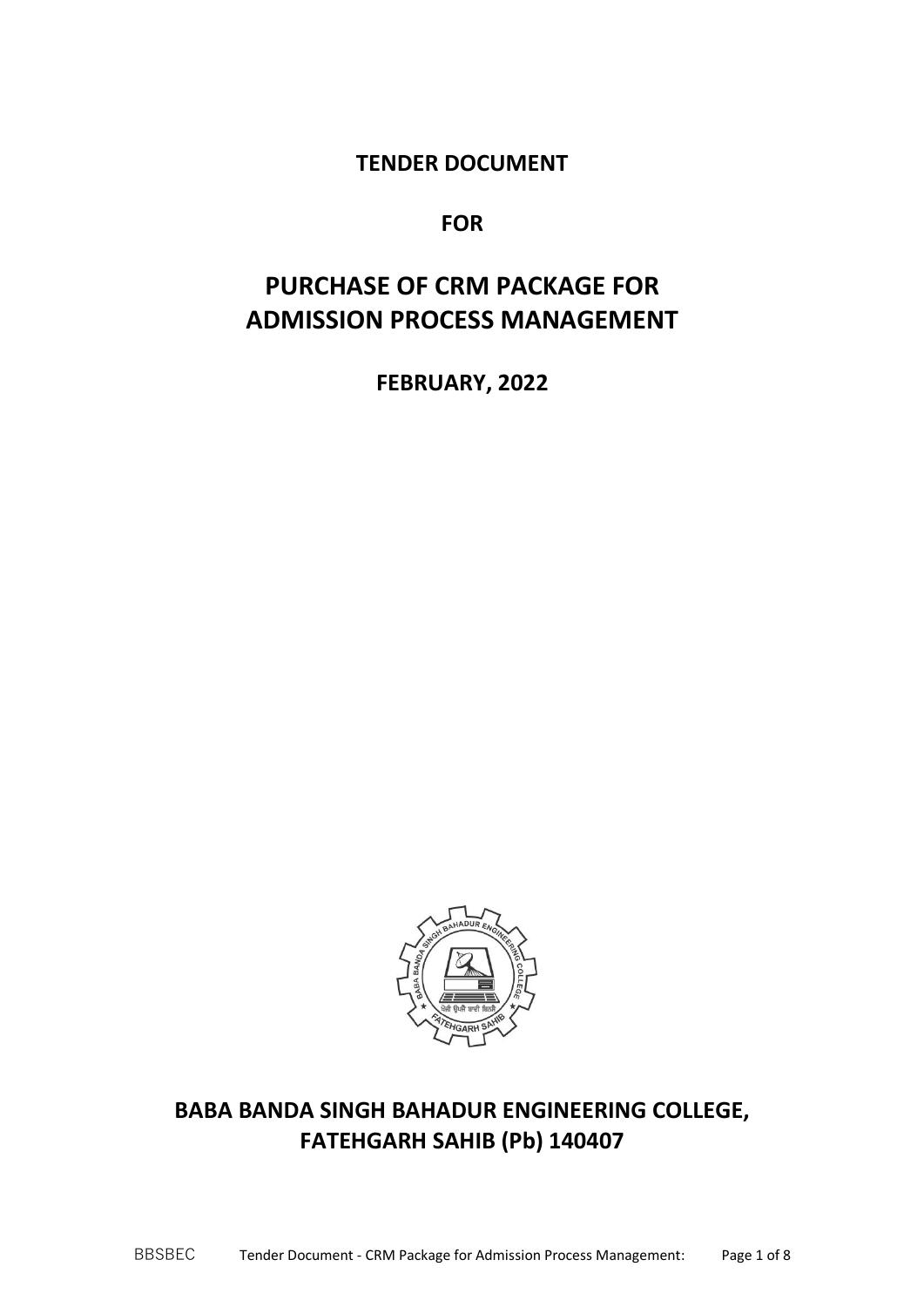#### **TENDER DETAILS:**

Issue of Tender : 18.02.2022

DUE DATE: 28.02.2022 up to 1.00 p.m.

DATE OF TIME OF OPENING: Will be communicated to tenderers later on.

#### **NAME AND ADDRESS OF TENDER ISSUING AUTHORITY:**

The Principal, Baba Banda Singh Bahadur Engineering College Fatehgarh Sahib- 140407

Tender can be downloaded from the Internet [\(http://www.bbsbec.edu.in/tenders/](http://www.bbsbec.edu.in/tenders/) ) or can be procured from college free of the cost on any working day).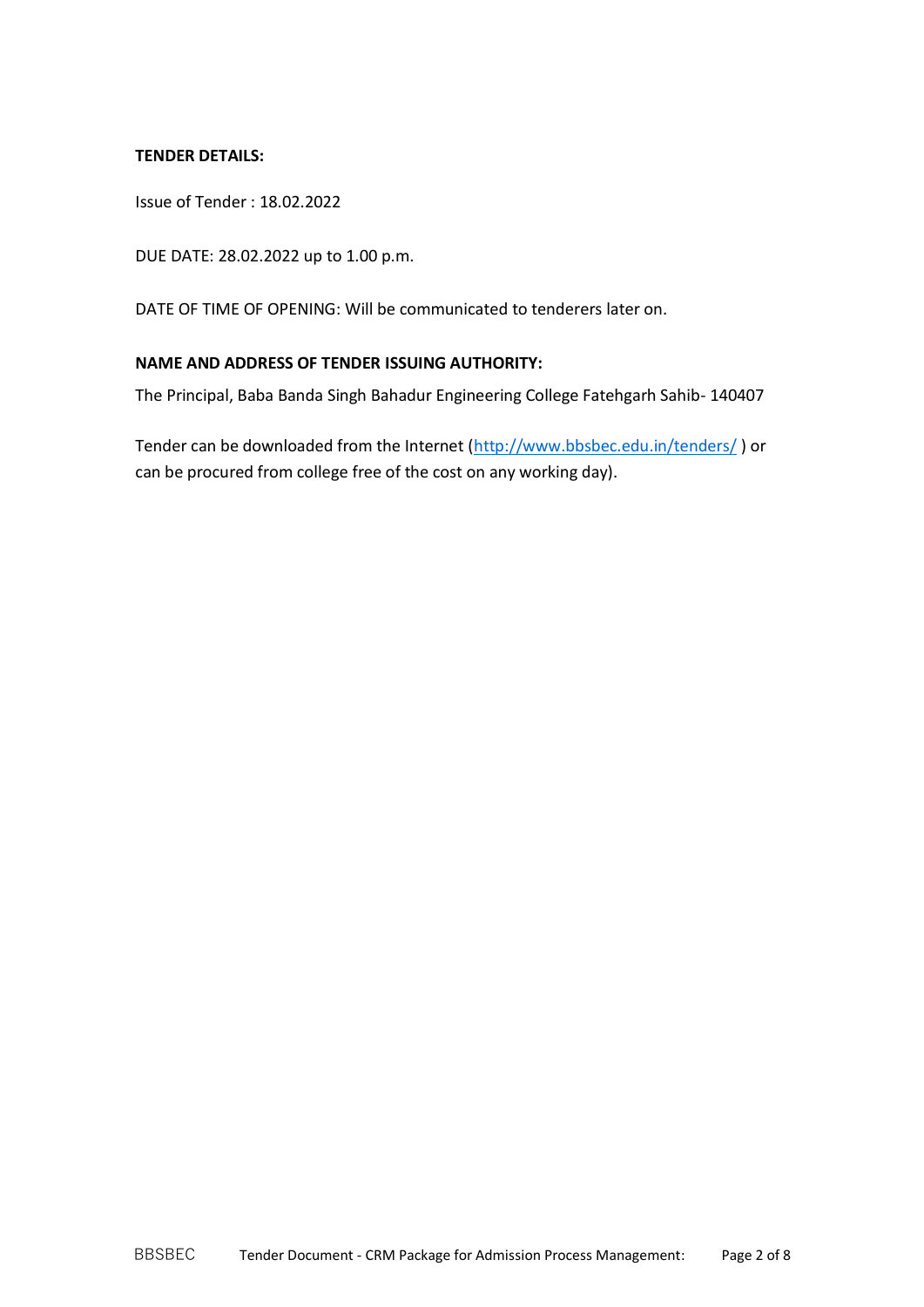# **CRM Package for Admission Process Management:**

The BBSBEC proposes to procure a CRM package for managing Admission Process in the college for the year 2022-23. The college is looking for vendors who have experience in CRM package for automating admission process. Sealed tenders under two bid systems (Technical and commercial bid) are invited from reputed companies and their accredited/ authorized sole selling agents in India for supply, implementation and training of CRM.

## **Terminology and Abbreviations**

- (i) BBSBEC / College (Meaning: Baba Banda Singh Bahadur Engineering College, Fatehgarh Sahib)
- (ii) Tender, Bid (Meaning: offer received from a supplier)
- (iii) Tenderer (Meaning: an entity who seeks to supply goods by sending tender/bid)
- (iv) Tender Document (Meaning: a detailed document issued by the purchaser specifying his needs and the requirements that a potential tenderer must meet).
- (v) Notice Inviting Tenders (Meaning: advertisement containing brief details of the requirement).
- (vi) Earnest Money Deposit (Meaning: monetary guarantee furnished by the tenderer along with its tender).

### **Procedure for submission of Tender / Bids**

It is proposed to have a Two Cover System for this purchase

- (a) Technical Bid in one cover.
- (b) Commercial Bid in one cover.

The Technical Bid and Commercial Bid of the Tender should be covered in a separate sealed cover superscribing the wordings "Technical Bid" & "Commercial Bid" respectively. Commercial Bid should only indicate prices and must mention every type of the cost involved in the successful implementation and execution of the CRM package. Earnest money demand draft must be in a separate sealed envelope indicating the amount, Name and Address of Tenderer. Both the documents viz. Technical Bid Cover and Commercial Bid Cover prepared as above and the envelop carrying Earnest money demand draft are to be kept in a single sealed cover super scribed with "Tender Bid for CRM". The cover thus prepared should also indicate clearly the name and address of the bidder to enable the Bid to be returned unopened in case it is declared "late".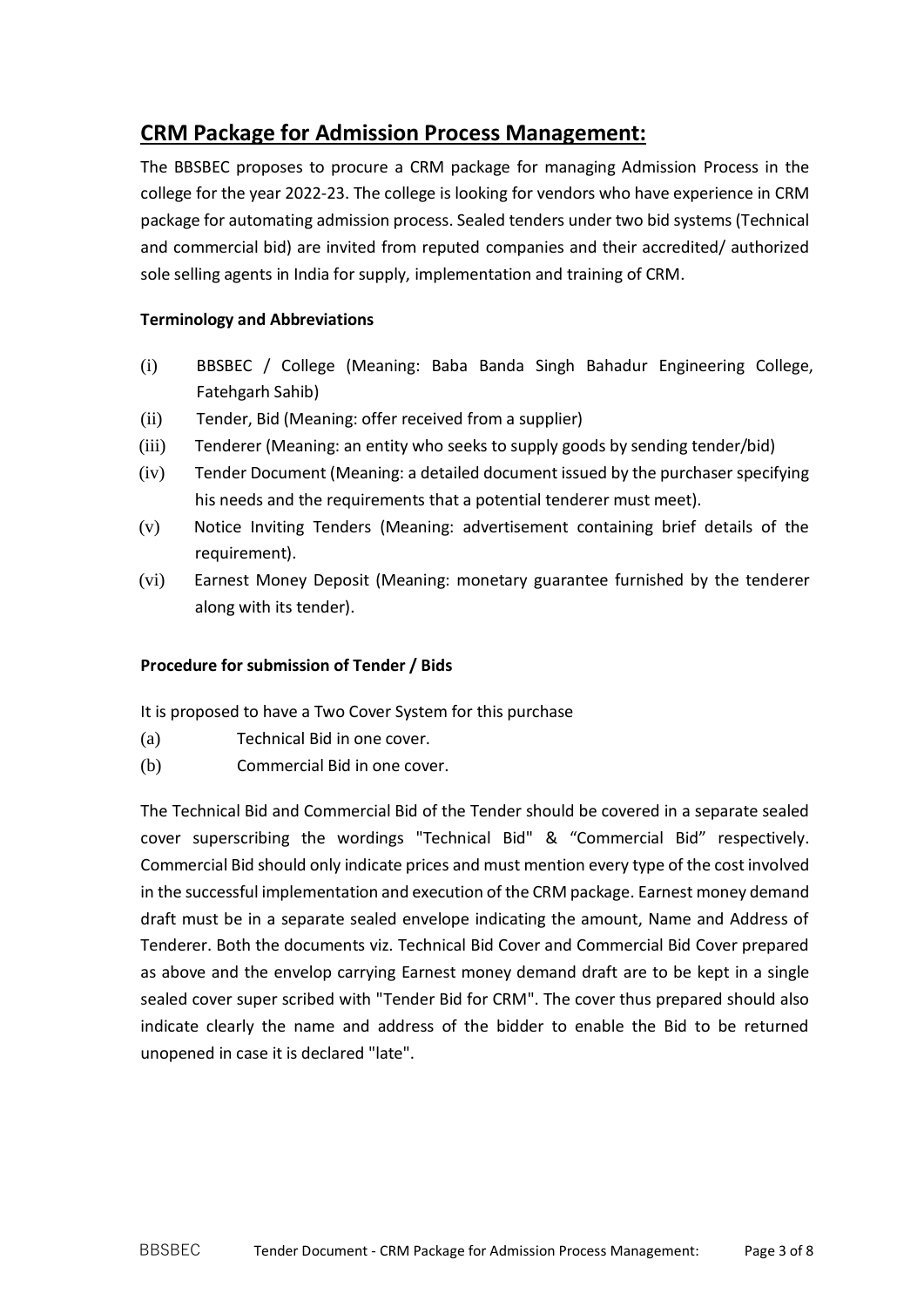# **GENERAL TERMS AND CONDITIONS**

- 1. Tender should carry Letter of Authority in the name of Principal BBSB Engineering College, Fatehgarh Sahib from the reputed companies to quote the Tender, Technical Specifications offered, Literature and Compliance Certificates.
- 2. Tenderer should have at least three years' experience in executing such projects for reputed organizations (Proof required) and shall supply the list of such clients.
- 3. Tenderer must have valid ISO Certifications for security and data management. Proof to be attached with the bid.
- 4. Tenderer should not have been blacklisted for any reason by any government institution / department in the past three years.
- 5. Tenderer is advised to study all technical and commercial aspects, instructions, forms, terms and specifications carefully in the tender document. Failure to furnish all information required in the Tender Document or submission of a bid not substantially responsive to the Tender document in every respect will be at the tenderer's risk and may result in the rejection of the bid. Tenderer should stick strictly to the required specifications and should not quote vaguely and ambiguously. Such tenders will be rejected immediately without citing any reason. No change in tender document will be allowed once it is submitted. All pages of the Bid document must be duly page numbered, signed by the tenderer along with the seal of the company.
- 6. All bids must be accompanied by a bid security equivalent to Rs 10,000/- in the form of Bank Draft drawn from a scheduled bank in favor of the "The Principal, BBSBEC Fatehgarh Sahib", payable at Fatehgarh Sahib/Sirhind.
- 7. Specification should be mentioned point wise as mentioned in the tender document and no change in the tech specification would be allowed later.
- 8. The CRM package should be completely compliant or better than then the asked specifications. The technical evaluation committee will evaluate the technical bids and non-compliant tender would be rejected. The commercial/price bid of only those tenderer's would be opened who qualify the pre-qualification/Technical bid.
- 9. Mention GST or any other tax applicable. No tax should be mentioned "as per actual". Taxes/Levies if any should be clearly quoted in price.
- 10. No advance payment or payment against Performa Invoice will be made. Standard payment terms are 25% of the value payable at the end of every quarter.
- 11. If the order is not executed with in 30 day after placement of order legal action/ penalty may initiated against bidder.
- 12. Tenders received late, improperly sealed or incompletely or with overwriting/ corrections in tender documents are liable to be rejected. The college reserves the right to place order for full quantity or part there of as considered necessary.
- 13. Validity: 60 days from the opening the tender.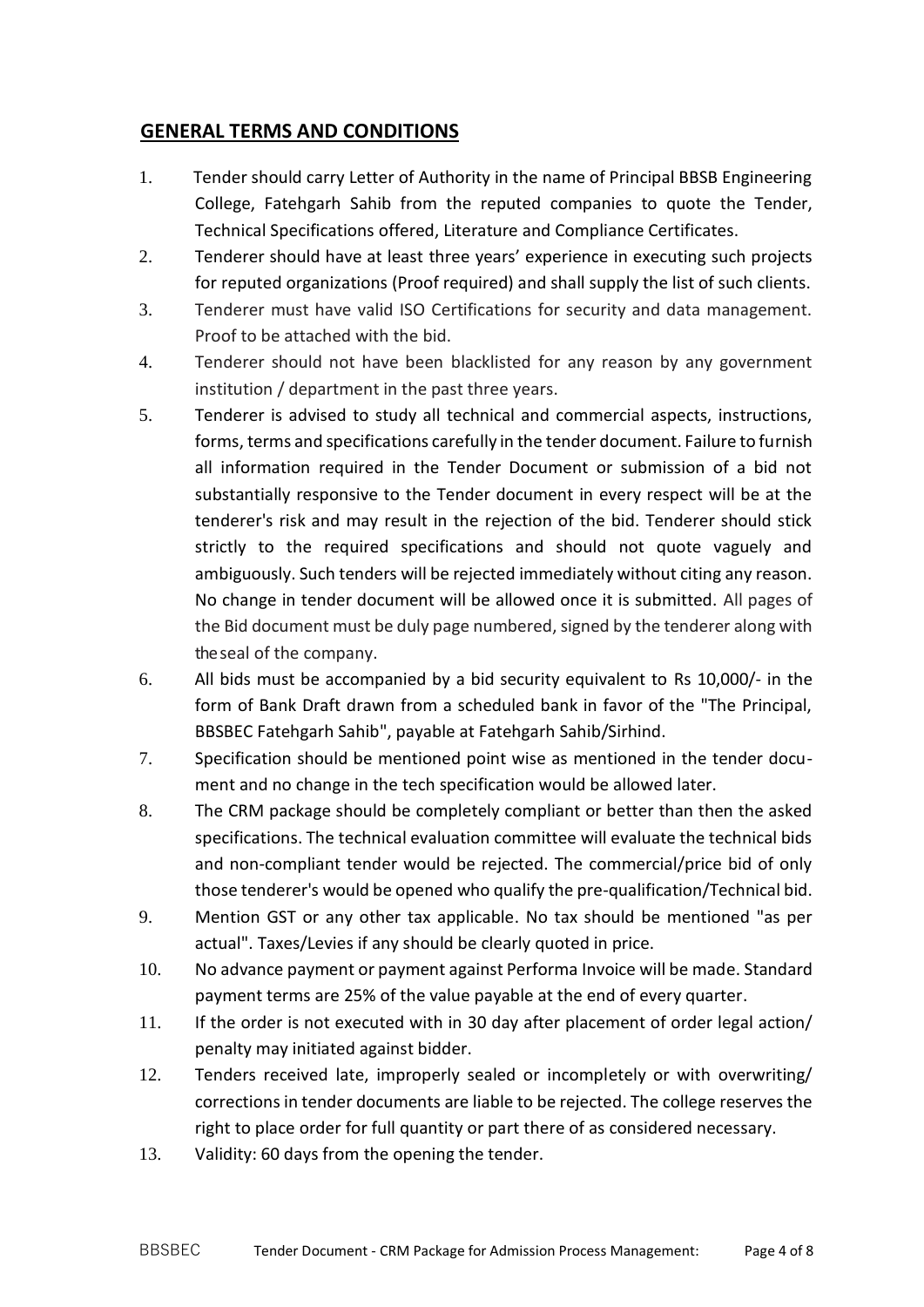- 14. On acceptance of tender, the date of execution of the work order as mentioned in purchase order should be strictly adhered to otherwise; BBSBEC reserves the right not to accept the CRM package in full or in part. In case the order is not executed within the stipulated period, BBSBEC will be at liberty to make purchases through other sources, and to forfeit the earnest money of the Tenderer.
- 15. The term of work order / contract is initially for a period of 1 year, which may be extended upto three years, on yearly basis, depending upon the quality of service provided by the tenderer, but will be on the sole discretion of the college management.
- 16. Termination for Default
	- The college management may, without prejudice to any other remedy, for breach of agreement in whole or part, terminate the contract.
	- The agreement will be terminated if
		- The company fails to provide any or all of the services for which it has been assigned within the period(s) specified in the agreement, or within any extension period thereof if granted by the college pursuant to conditions of the agreement **or**
		- In the judgment of the College, the company is engaged in corrupt or fraudulent practices in competing for or in executing the agreement. **or**
		- The company fails to follow instructions, guidelines, submission of reports, lists, data. **or**
		- The company is found to be involved in or associated with any unethical, illegal or unlawful activities. The agreement will be summarily suspended by the College without any notice and thereafter the agreement may be terminated after giving a show cause notice and considering its reply, if any, received within 10 days of the receipt of the show cause notice.
- 16. Matters regarding any dispute shall be referred for arbitration to any Officer appointed by the Head of BBSBEC, whose decision shall be binding and final. Any dispute whatsoever will be subjected to the jurisdiction of Fatehgarh Sahib Courts only.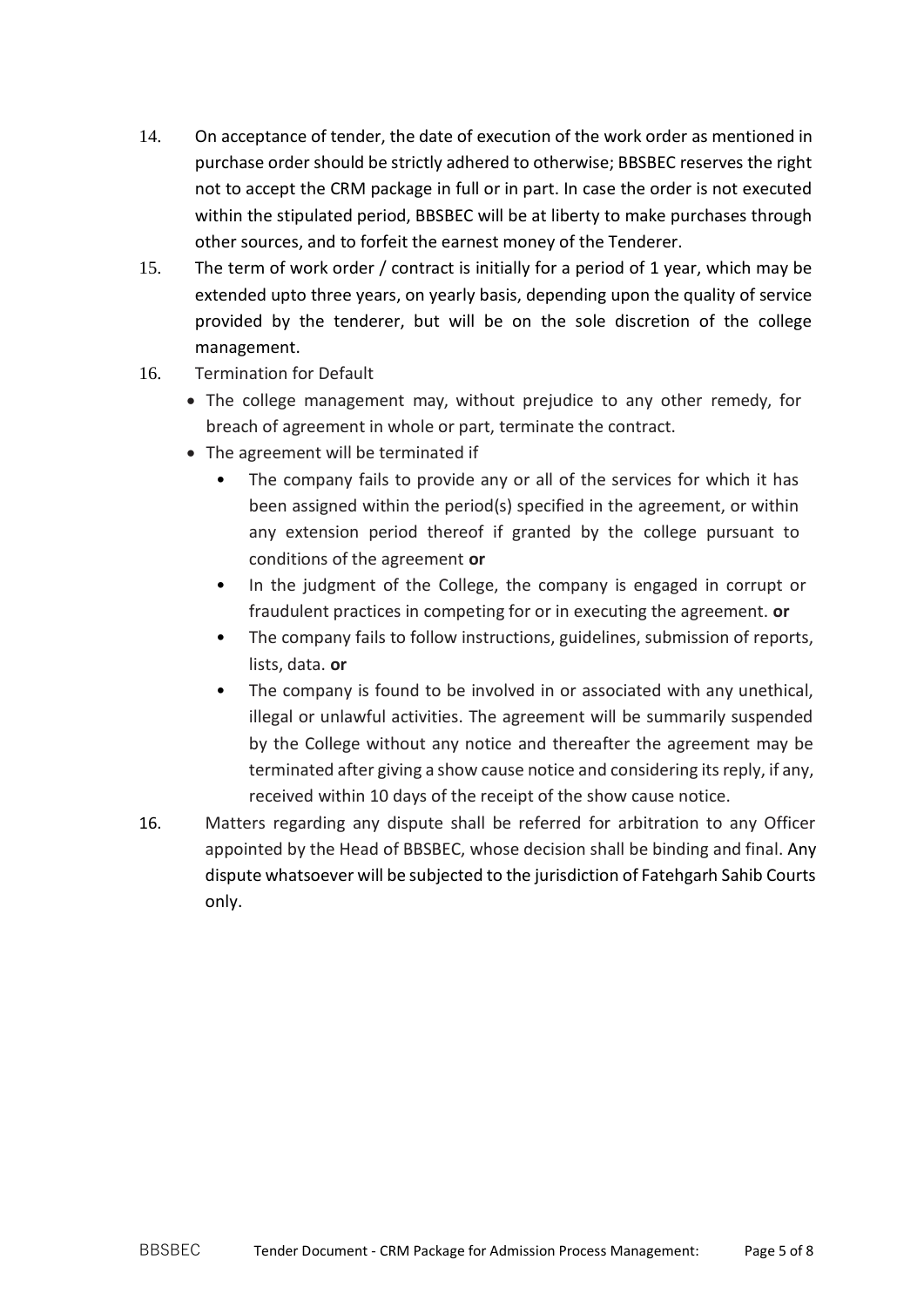#### **TECHNICAL SPECIFICATIONS FOR CRM Package:**

A comprehensive CRM package to manage the complete admission process with desktop portal and mobile app for following modules:

#### **Lead Centralization, Allocation Automation & Management:**

Centralized Lead Pool with Auto-Source Tagging (Widget, Smart Landing Pages). Listing the assigned leads in Lead Manager along with an advanced search functionality to better prioritize the leads. With sub-modules as Lead Segmentation, Verification (sms/email), Lead Engagement View (Lead Score & Strength), Stage Management, Timeline, Follow-up Notes, Communication Logs, Document Locker, Lead Flow Algorithm, Dynamic Lead Distribution etc. The system should be capable of restricting duplicate student registrations, incorrect email id or mobile number, etc. from entering into the system

### **Application Management & Automation:**

Provide a seamless user experience to students and help the admissions team to fill applications and filter out applicants with a search panel. Application Form Builder, Student's Dashboard (Apply / Receipt /Auto Save), Post Editable Fields. Processing of Online Admission Forms with Real Time tracking of Applicantstage. The Application registration module should be enabled with the Advance Form AutoSaved feature before the final submission to avoid any loss of data

#### **Campaign Manager**

Real time monitoring of all marketing campaigns with in-depth analytics, sourcewise attribution, and budget planning, FB Lead Ad Integration, Remarketing Connectors, etc

#### **Analytics and Reports**

Analytics around multiple parameters such as time slot analysis, form stage wise breakup, scoreboard etc which help to keep a check of health of campaigns and thus help to plan the optimizations.

#### **Counsellor Management**

Enable counsellors with a platform to track & monitor the leads allocated to them & nurture leads in a much more effective and strategic manner by marking stages / notes / follow-ups, Google calendar integration etc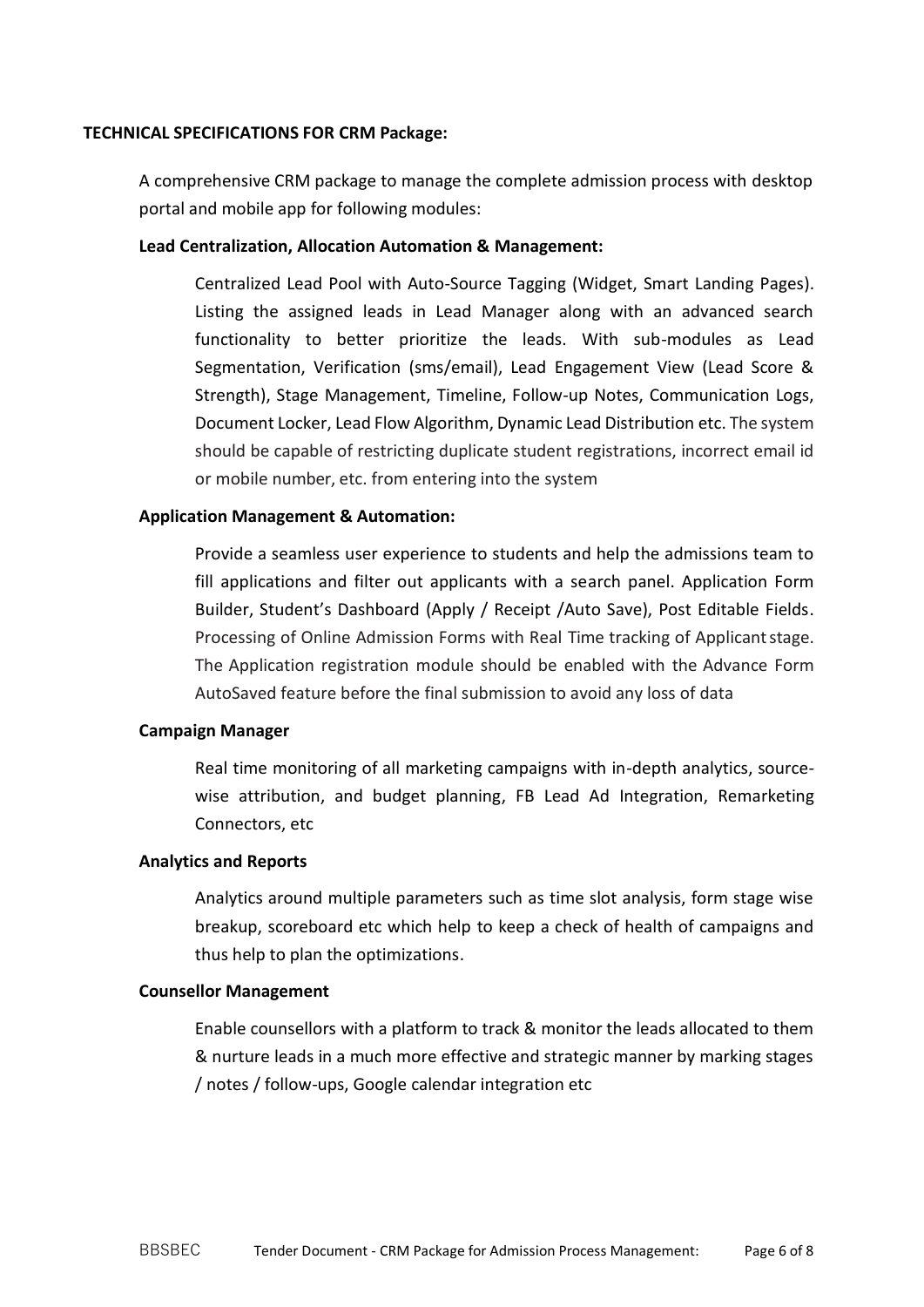#### **Query Management,**

Centralized Support Dashboard, Query Allocation, Feedback Management. Deployment of 24x7 Query Management System with proper ticketing system to resolve student queries via college's dashboard

#### **Admin Dashboard**

Trend Analysis, Bench Marking Analysis, Counsellor Productivity Report, control of user access restrictions etc

#### **User Dashboard**

Login based user Dashboards should be made available for all the College users of the system (viz. Board Management, Faculty Members, College's other employees, etc.)

#### **Payment Manager**

To integrate college payment gateway with the CRM with provision of payment of Application/Registration Fee, Token Fee, Part fee, Full Fee, Hostel Fee etc

#### **Marketing Manager**

Upload Raw Data, Bulk SMS, Email & WhatsApp Marketing, Marketing Automations, WhatsApp Business API, In-app call, sms, email and WhatsApp plugins. Drip Marketing (Email, WhatsApp messages & SMS), Pre-integrated Email/SMS/WA messages, Auto Login CTA Enablement. Advanced real-time tracking of marketing Campaigns and source/medium/campaign of each user registration for the College.

#### **Template Manager**

Full Library of standard and customizable templates of sms, emails and WhatsApp messages

#### **Customer Service**

To ensure the customer service and sort-out the issues raised within 24 hours, throughout the tenure of contract. Generation of real-time information to college users for all the transactions such as Enquiry/Lead/ User Registration, Application submission, Payment etc.

#### **OTHER REQUIREMENTS:**

- No of Users:  $\begin{array}{ccc} \text{No} & \text{A} & \text{B} \\ \text{A} & \text{B} & \text{B} \\ \text{B} & \text{C} & \text{A} \end{array}$
- No of Leads Intake: 10,000